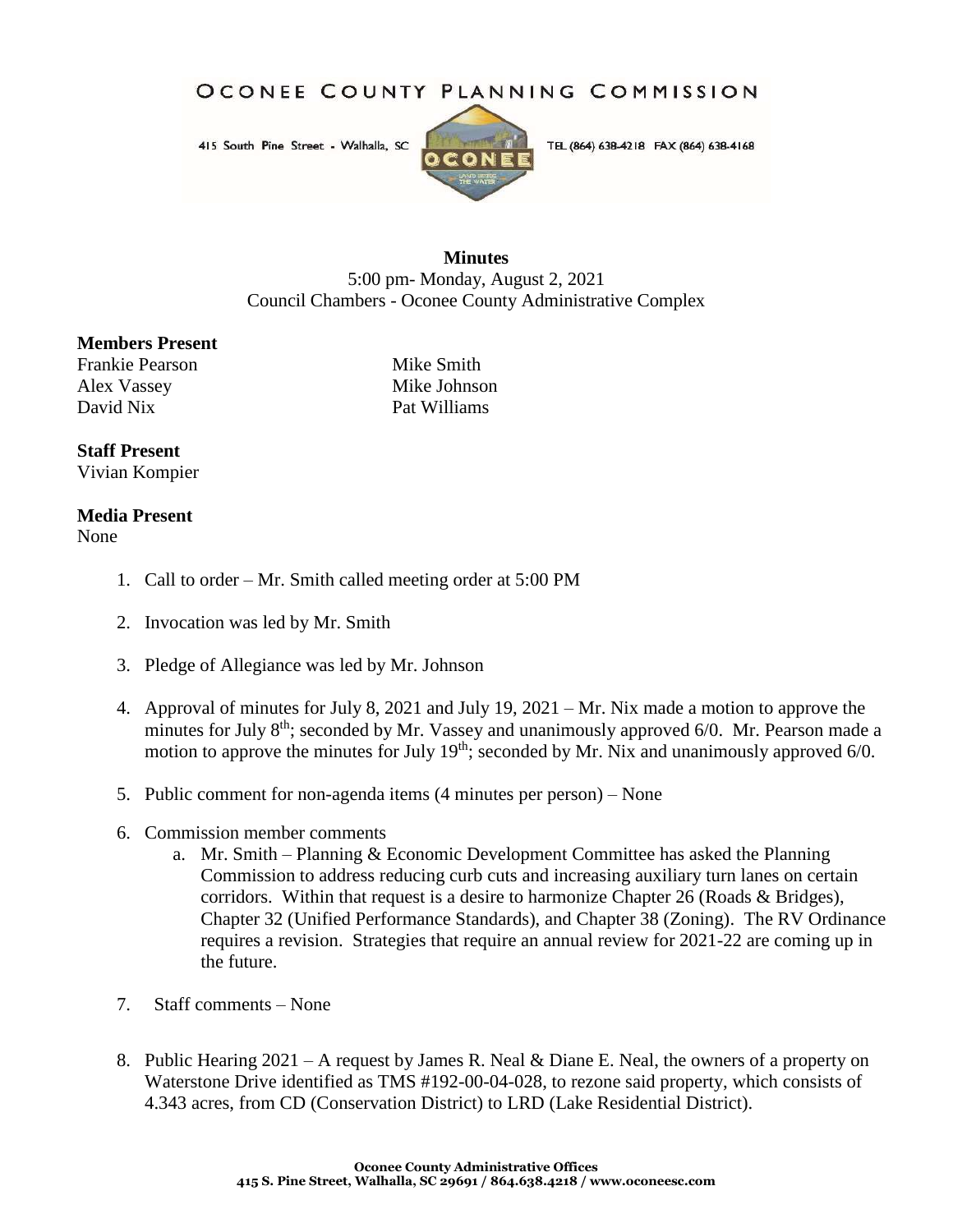- a. Procedure Mr. Smith read the Parliamentary Procedures adopted by the State of South Carolina and will be used for this public hearing. Public hearing is the tool used to get input from the public. Planning Commission members should refrain from making comments during the hearing and should not enter in debate with the public or other member of the Commission. There is no time limit for public comment. At the conclusion of the hearing, a motion will be made and seconded to address the rezoning request. A discussion by the Commission Members will follow. Matters addressed during the public hearing may be commented on during the Commission's discussion. The Chair will call for a vote at the end of the discussion. The Planning Commission's decision will be forwarded to the County Council for further action.
- b. Public Comment none
- c. Motion Mr. Smith made a motion that Parcel #192-00-04-028 be rezoned from Conservation District to Lake Residential District. Mr. Johnson seconded.
- d. Discussion Mr. Johnson found in his research that the original developer of the land put a section of the development into a conservancy in 2014. He noted that this is a common practice when developers are unable to sell the land. The developer then pulled the subject parcel out of the conservancy as a residential lot for himself. At the same time, the Oconee County Tax Office changed the tax classification from Agricultural to Residential for the subject parcel. As a result, the taxes on the parcel have been paid as such. Mr. Williams asked what type of conservancy easement is on the property? The Commission deferred to Ms. Kompier, who explained that the parcel in question is **zoned** in the Conservation District; there is no easement. Mr. Johnson asked if there was a tax benefit for the developer for making the changes he made. Ms. Kompier stated that she did not find any benefit. She explained that when she first started researching the request, she thought the zoning was a mistake. Ms. Kompier contacted Lisa Simmering, Oconee County GIS Manager, and Ms. Simmering confirmed that the documentation shows the zoning was intended. Mr. Williams expressed his concern that this will open the door for others to change zoning from Conservation to Residential. Ms. Kompier addressed Mr. Williams concern stating that this is a unique piece of property. First, parcels in the Conservation District are supposed to be 10 acres or more. The subject parcel is 4.343 acres. Ms. Kompier is not sure how or why it was zoned Conservation District, but the people who bought the property last year want to build a house on it. Mr. Johnson restated that the property is classified residential on public facing documents and the tax rate has been residential since 2014. Therefore, Mr. Johnson believes that the County has already made the call—it's residential. Mr. Pearson asked if there was a letter from the Waterstone HOA. Ms. Kompier shared a document that the Neals HOA dues are current. Mr. Pearson asked if the HOA is in agreement with the rezoning request. Ms. Kompier noted that there is no one in attendance or otherwise voicing their opposition after being notified of the public hearing. Mr. Johnson made mention of a statement in a letter that the Neals envision splitting the lot to give to their children to build next door to them. Mr. Johnson noted that this would be an issue for the Waterstone HOA, not the Planning Commission. Mr. Pearson commented on Mr. Williams concern about this request opening up a flood gate of rezoning requests. Mr. Pearson stated that the County's zoning structure is set-up where property owners can request for property be rezoned, unlike the Conservation Bank. Ms. Kompier added that if you rezone, the property owner is not allowed to rezone back to Control Free District. Mr. Vassey asked for confirmation that the subject parcel was originally part of the larger tract of land being developed. Mr. Johnson stated that was his understanding. Mr. Vassey confirmed that the Waterstone HOA now owns the remaining 32 acres.